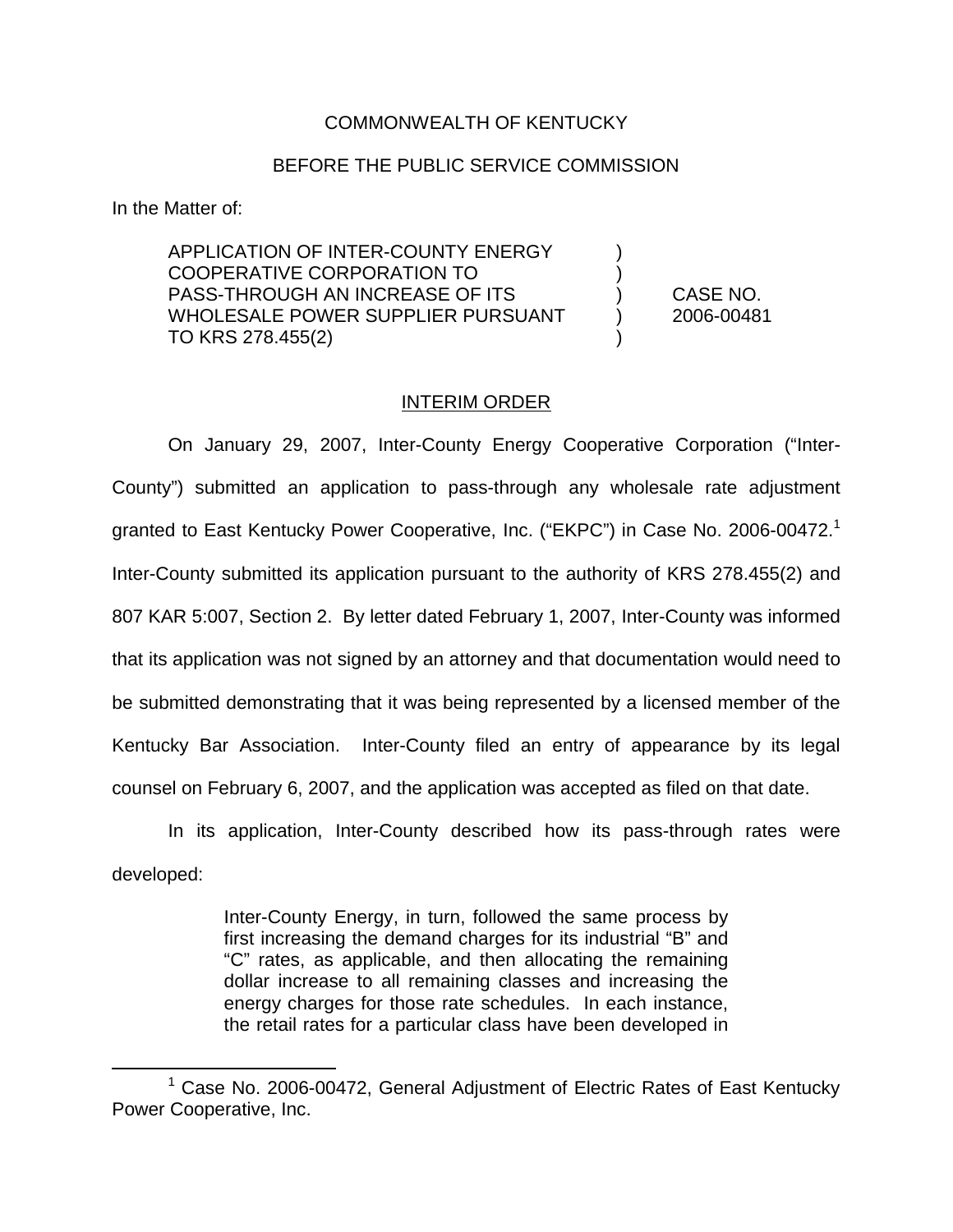a manner that is consistent with the method proposed by EKPC. The proposed rate design structure at retail does not change the rate design currently in effect and is consistent with the rate design methodology used at wholesale. $<sup>2</sup>$ </sup>

In support of its proposed pass-through methodology, Inter-County stated that each Member System must recover the dollar increase from the new wholesale rates and that it is important to implement retail rates that mirror the change at wholesale, while still complying with the proportionality and rate design requirements. $3$  It further states that EKPC and the Member Systems understand that a "pure" proportional increase at retail would result in increases to customer, demand, and energy charges, but it does not agree that strict adherence to the existing proportion of revenue at retail by these components is reasonable. In support of this position it stated, for example, that EKPC and the Member Systems cannot justify a change to the customer charge as EKPC's proposed wholesale rate increase has no relationship to customer cost because EKPC has not proposed an increase in its substation or metering point charge.<sup>4</sup>

Inter-County argues that KRS 278.455(2) explicitly recognizes "proportional" allocation without stating a specific method and, that it is reasonable for it to maintain the rate design relationship from wholesale to retail that has existed for a number of years.

Inter-County also provided comparative analyses of its present and proposed revenues that reflected the percentage that each rate schedule or class represented of

<sup>&</sup>lt;sup>2</sup> Application at 2.

<sup>&</sup>lt;sup>3</sup> Response to the Commission Staff's First Data Request dated March 12, 2007, Item 2(b).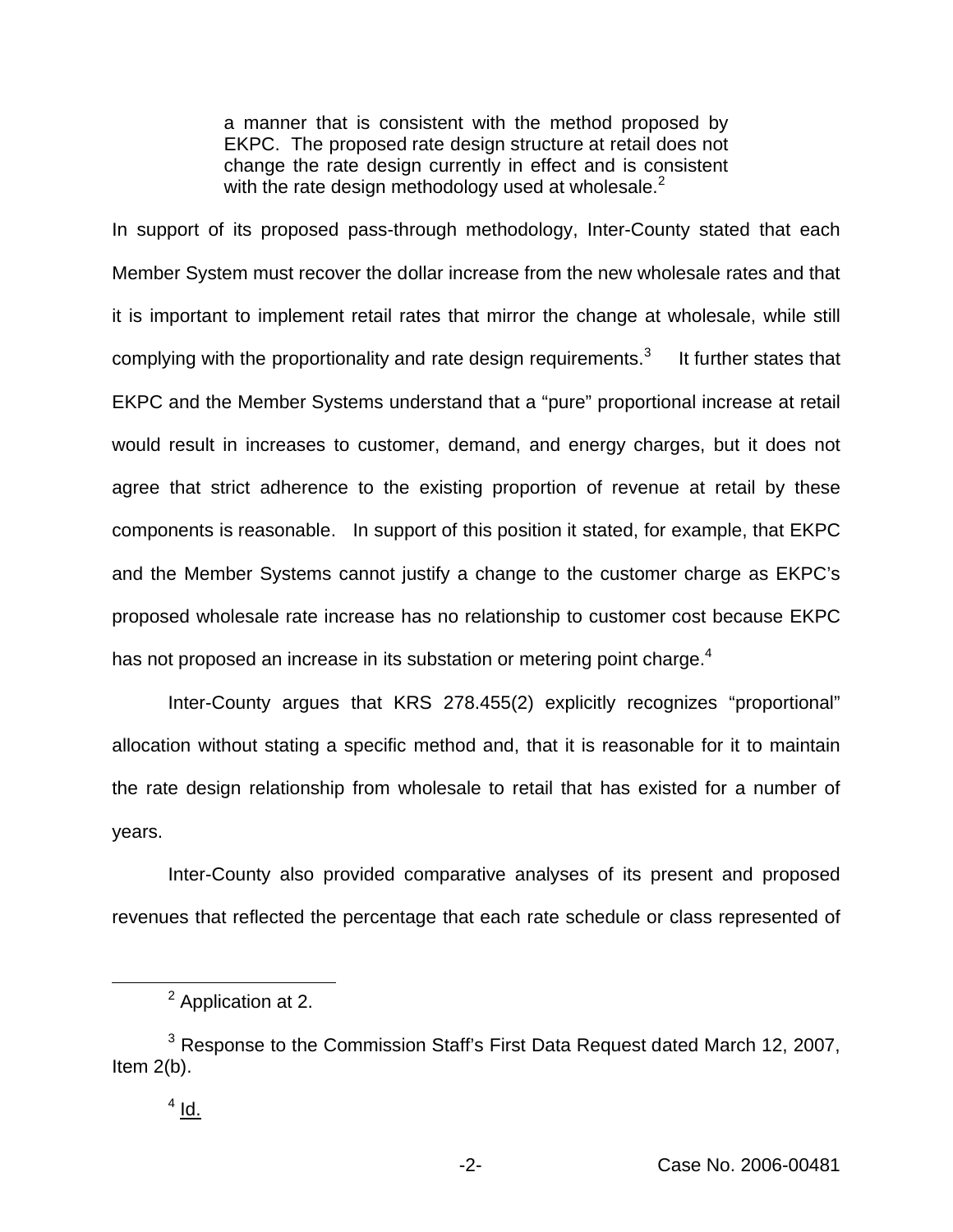the total revenues and that reflected the percentage that each component of the base rates within each rate schedule or class represented of the total base rate revenues.<sup>5</sup>

KRS 278.455(2) provides that a distribution cooperative may change its rates to reflect a change in the rate of its wholesale supplier if the effects of an increase or decrease are allocated to each class and within each tariff on a proportional basis that will result in no change in the rate design currently in effect. Further, 807 KAR 5:007, Section 2(2), provides that the distribution cooperative shall file an analysis demonstrating that the rate change does not alter the rate design currently in effect and the revenue change has been allocated to each class and within each tariff on a proportional basis.

The Commission has reviewed the approach proposed by Inter-County to passthrough any increases in the wholesale rates from EKPC and to allocate any increases to its retail rates. Based upon this review, the Commission finds that Inter-County's approach does not comply with the provisions of KRS 278.455(2) and 807 KAR 5:007, Section 2(2), and therefore it should be rejected. Both the statute and administrative regulation are quite clear that the allocation of the wholesale rate increase must not change the retail rate design currently in effect and that the wholesale rate increase must be allocated to each retail class and within each retail tariff on a proportional basis. There is no provision in either KRS 278.455 or 807 KAR 5:007 requiring that there be a correlation between the proposed wholesale rate design and the proposed retail rate design. Moreover, there is no provision or requirement that the process utilized to develop the wholesale rates must be followed or duplicated in the retail rates.

 $<sup>5</sup>$  ld., Item 3(a).</sup>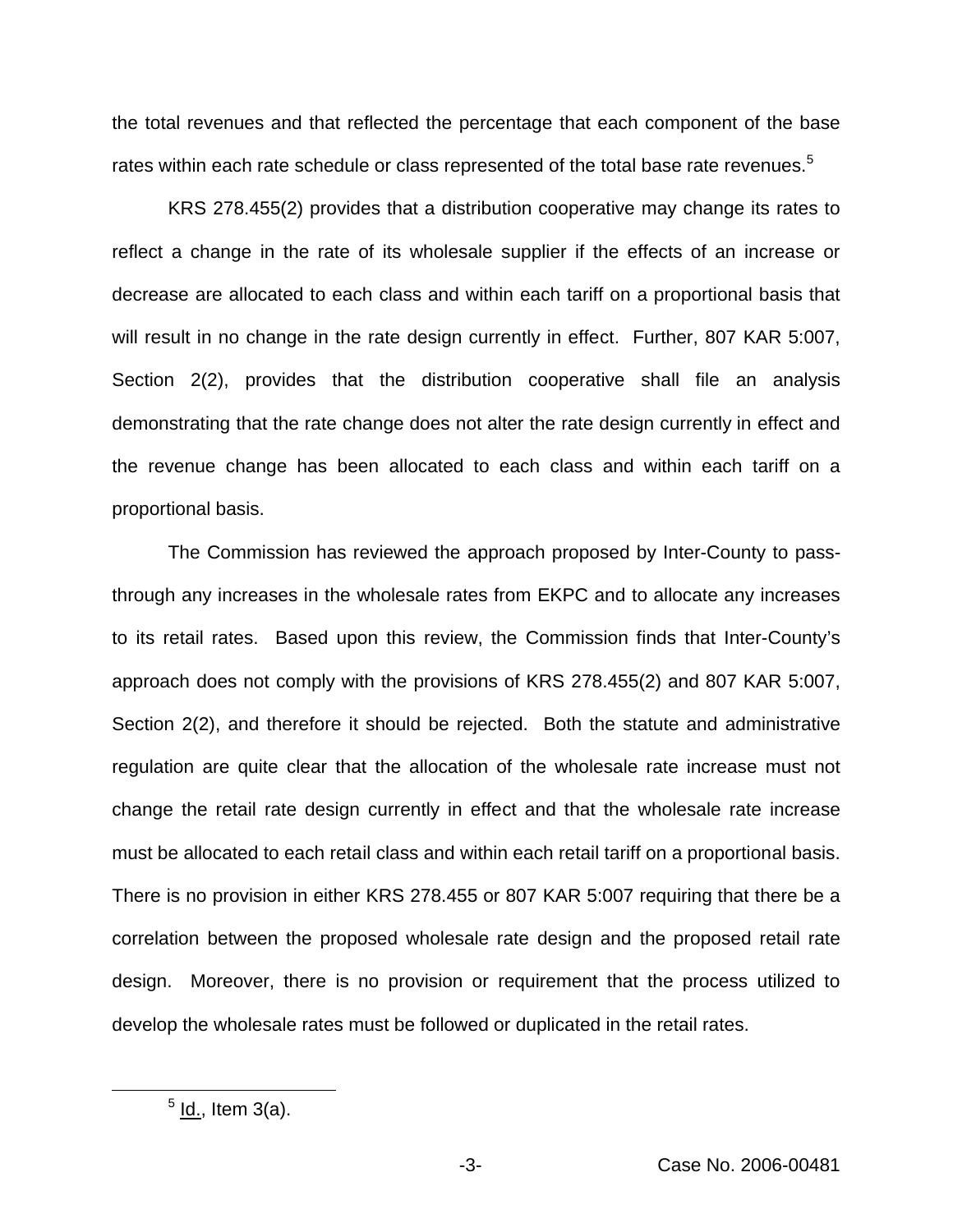What is required is an allocation of the wholesale rate increase to the retail rates, on a proportional basis to each retail class and within each retail tariff, in a manner that does not change the existing distribution cooperative rate design. Contrary to the arguments of Inter-County and EKPC, the Commission finds that the statute and administrative regulation require the distribution cooperative to follow a "strict adherence" to the existing proportion of revenues at retail, by rate mechanism component. Inter-County and EKPC have offered no evidence supporting their contention that the pass-through at retail must follow the proposed wholesale rate design process in a proportional manner.

The Commission today has issued an Order in Case No. 2006-00472 authorizing an interim \$19.0 million annualized increase in EKPC's wholesale rates, subject to refund, which becomes effective for service rendered on and after April 1, 2007. Inter-County's share of this interim increase is \$754,858. A post-hearing data response filed by EKPC in Case No. 2006-00472 on March 27, 2007<sup>6</sup> included the determination of Inter-County's rates reflecting the \$754,858 interim increase. However, those rates were developed using the same approach Inter-County submitted with its application. As the Commission has found that approach should be rejected, the rates submitted for Inter-County on March 27, 2007 should also be rejected. Under the provisions of KRS 278.455(2), the change in Inter-County's retail rates to reflect this increase must become effective for service rendered on and after April 1, 2007.

<sup>&</sup>lt;sup>6</sup> Case No. 2006-00472, Responses to Commission Staff's Data Request at Hearing on March 22, 2007, Item 2(b), Case No. 2006-00481, Attachments 1 and 2.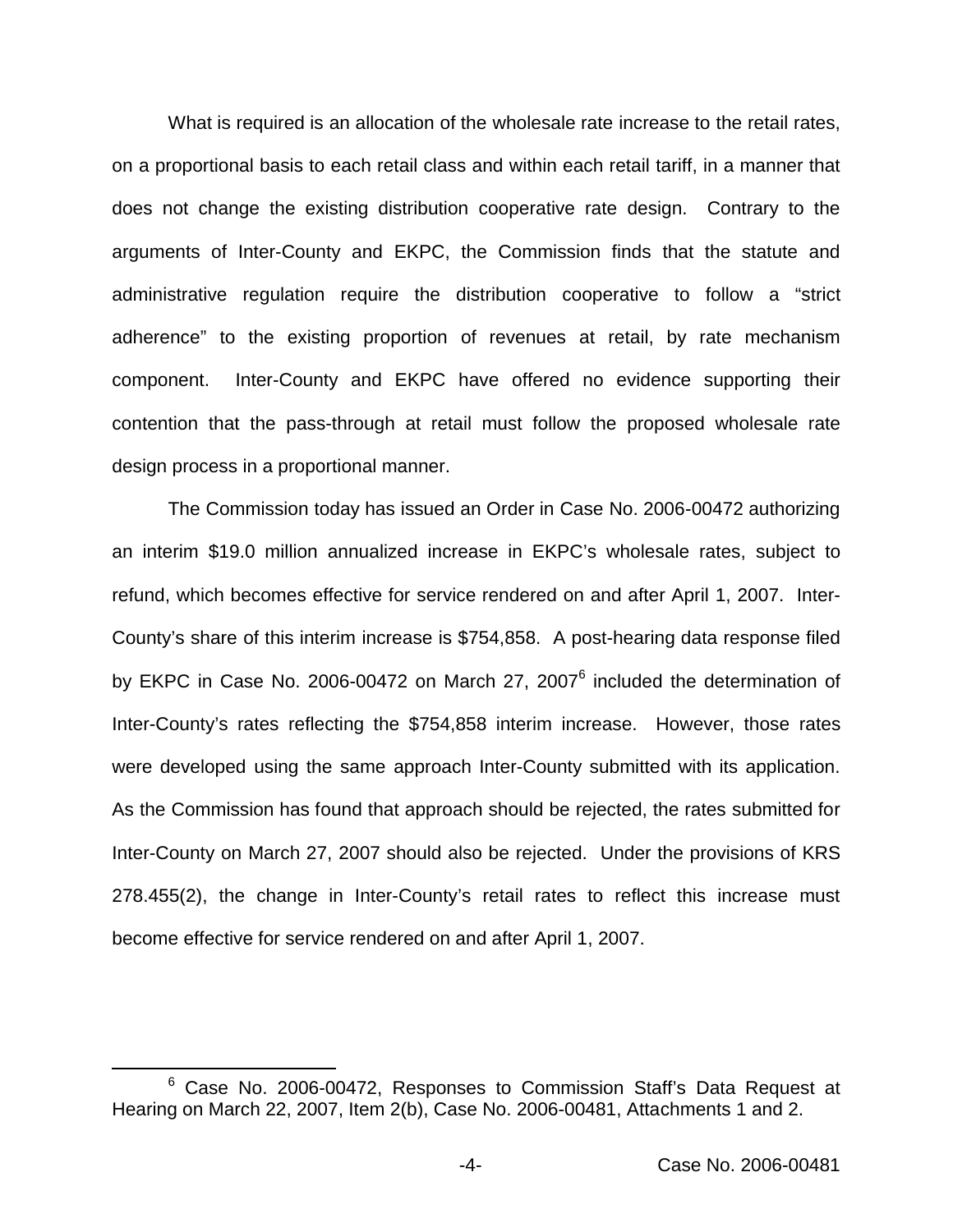IT IS THEREFORE ORDERED that:

1. The approach proposed by Inter-County to allocate its portion of any increase in the wholesale rates authorized in Case No. 2006-00472 is rejected.

2. The proposed rates submitted with Inter-County's application and the revised rates provided in a post-hearing data response in Case No. 2006-00472 are not consistent with the provisions of KRS 278.455 and 807 KAR 5:007 and are denied.

3. Inter-County shall develop retail rates that allocate the \$754,858 interim increase in wholesale rates authorized for EKPC on a proportional basis consistent with the requirements of KRS 278.455(2) and 807 KAR 5:007, Section 2(2).

4. Inter-County shall file these new interim retail rates with the Commission within 10 days of the date of this Order.

5. Inter-County shall submit within 10 days of the date of this Order analyses which demonstrate the interim increase has been allocated on a proportional basis to each class and within each tariff, in a manner that does not change Inter-County's existing rate design. The analyses shall follow the format required in the Commission Staff's First Data Request dated March 12, 2007, Item 3(a)(1) and 3(a)(2). The analyses are to be provided in both hard copy and electronic Excel formats. The electronic analyses shall be provided on either CD-ROM or diskette with all formulas intact.

6. The increase in interim rates approved herein is subject to refund and shall become effective for service rendered on and after April 1, 2007.

7. Inter-County shall maintain its records in such a manner as will enable it, the Commission or its customers, to determine the amounts to be refunded and to

-5- Case No. 2006-00481